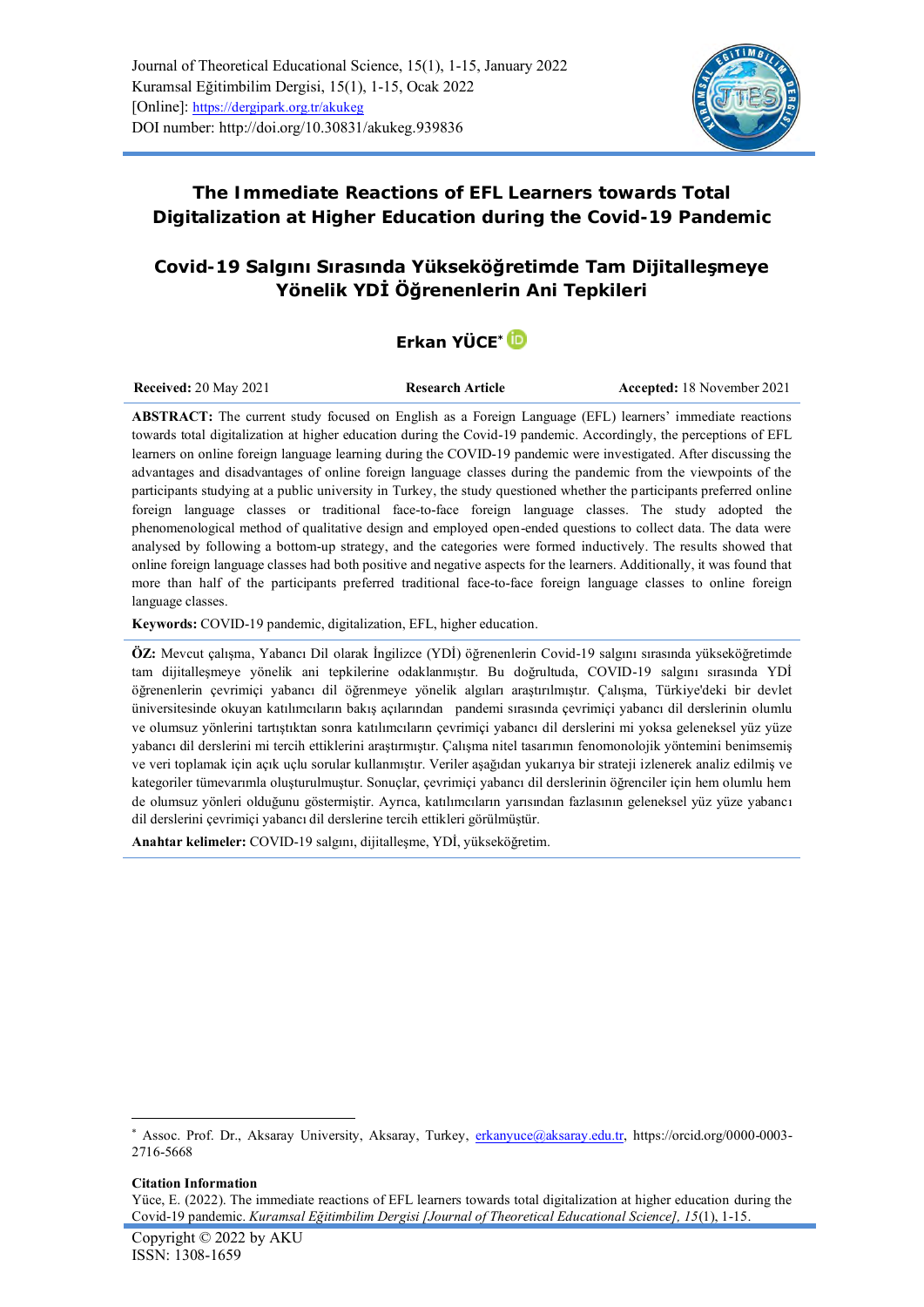COVID-19, short for "coronavirus disease 2019", started spreading from Wuhan City, Hubei Province of China on December 31, 2019, and turned into a severe pandemic in a short period all across the globe (World Health Organization [WHO], 2020a, 2020b). Besides life losses and illnesses, the precautions by governments and the efforts of authorized health institutions both locally and globally to combat this new virus affected all aspects of human life, from travel to education. Most of the countries, including Turkey, imposed strict sanctions and physical distancing measures to prevent the spread of the virus and to protect their citizens. Distancing either socially or physically requires individuals to stay at their homes to prevent the spread of the virus; accordingly, both lecturers and learners were expected to conduct classes and take responsibility from their homes (Allo, 2020). Transition to online education as a form of distance education was one of these measures, and all sorts of educational institutions, including universities, shifted to online learning overnight to decrease the negative effects of the pandemic. The Internet enabled educational institutions to continue education and rescued learners and teachers from falling behind their schedules owing to the strict distancing restrictions of the pandemic. During these difficult times, the Web technology rushed to the aid of both students and educational professionals as it did to all aspects of professional and casual lives. Before doing so, the Web technology underwent profound developments, which enabled foreign/second language education contexts to shift easily from physical classrooms in which activities are conducted in face-to-face communication to online virtual classes in which activities are accomplished either synchronously or asynchronously. With various digital tools, online language education helps instructors and learners to continue their language education without disruption during these pandemic days. In this regard, most of the learners who are habitually used to face-to-face foreign language education distantly experienced online foreign language education recently, and they hold different perceptions about the advantages and disadvantages regarding this model. At this point, revealing experiences of the foreign language learners regarding total digitalization of EFL classes at the university may highlight points that may provide insights for professionals teaching at the tertiary level. Accordingly, this study aims at revealing Turkish EFL learners' perspectives concerning online foreign language learning during the COVID-19 pandemic. Three research questions of the current study are as follows:

- What are the advantages of online foreign language learning during the COVID-19 pandemic?
- What are the disadvantages of online foreign language learning during the COVID-19 pandemic?
- What do you think about the applicability of online foreign language learning during the COVID-19 pandemic?

#### **Literature Review**

Although the COVID-19 has been a quite recent pandemic, which profoundly affected education contexts, many professionals in foreign/second language education contexts in different parts of the world reported research studies focusing on different aspects of online foreign/second language education during the pandemic. This part of the study summarizes some of the research studies, which are directly related to the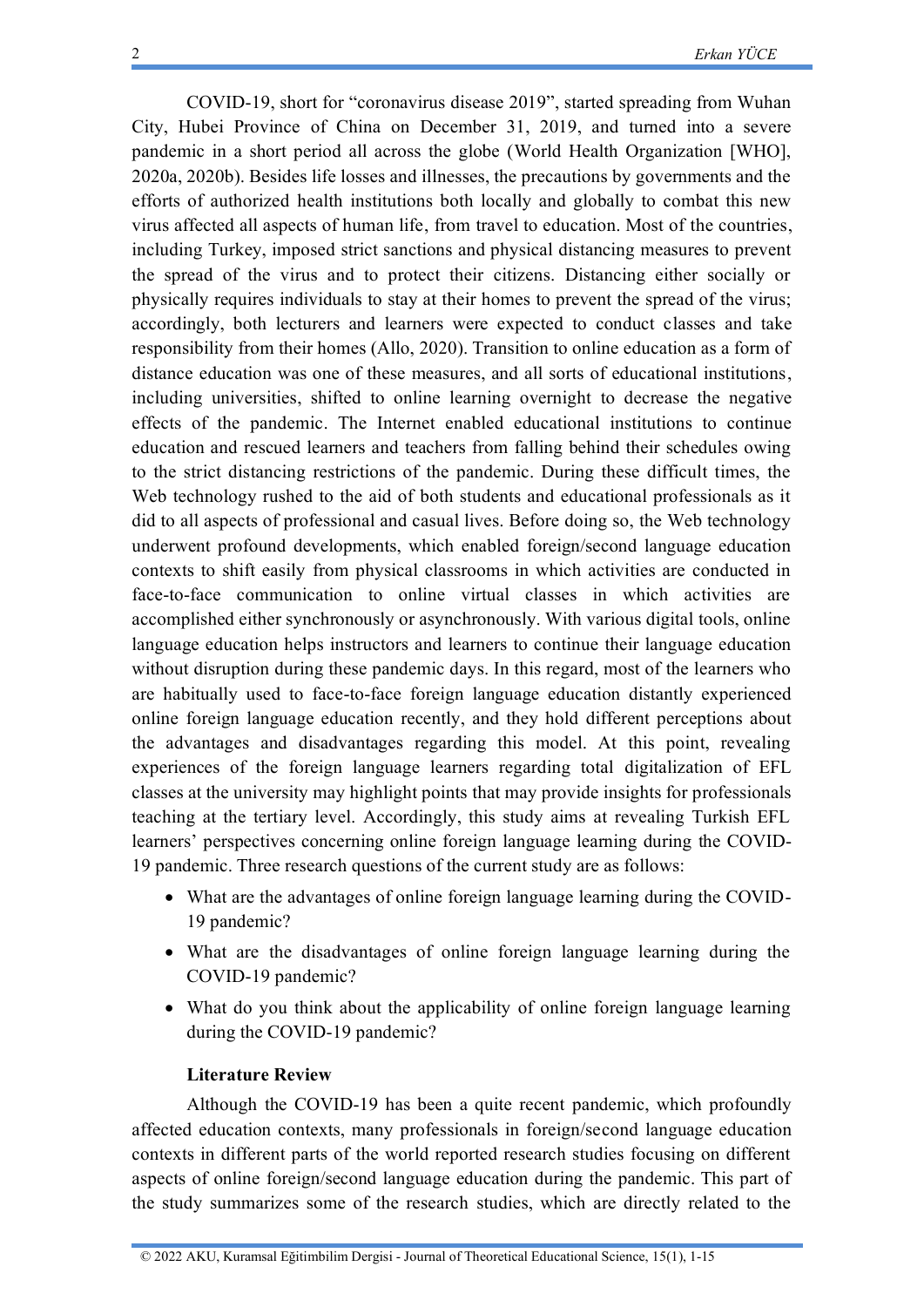focus of the current study. These studies having been carried out can be grouped under six groups, and they are:

- EFL/ESL learners' views on online language learning during the pandemic,
- EFL lecturers' views and challenges regarding online language classes during the pandemic,
- The effect of social media use in online foreign language learning during the pandemic,
- The importance of establishing virtual communities and online professional networks during the pandemic,
- The types of online tools and their impacts on learners during the pandemic,
- The experiences of EFL professionals in preparing and delivering online language classes during the pandemic.

The first of these groups dwelt on revealing EFL/ESL learners' views on online language learning during the pandemic. For example, Layali and Al-Shlowiy (2020) reviewed the ESL/EFL learners' views on e-learning in Saudi universities during the pandemic. The study analysed eight research studies in terms of learners' perceptions, benefits of e-learning, and drawbacks of e-learning. Writing quality, vocabulary learning, collaboration, and student-teacher communication were reported as benefits of e-learning, while the Internet connection was reported as a drawback of e-learning. Similarly, Allo (2020) figured out the perceptions of Indonesian EFL learners regarding online learning in the midst of the pandemic. The semi-structured interview questions were directed at the participants via a video calling application. The participants reported positive views on online language education during the pandemic. They also expressed that while Internet access helped them follow individual tasks in a physically distant way, the implementations needed improvements in terms of materials, assignments, and instructions. Harida (2020) tried to explore the views of the students on online learning during the pandemic. The results showed that the students felt unconfident, enthusiastic, and bored; and, they expected the transition to conventional classes very soon. Shahzad et al. (2020) questioned the impact of online teaching on ESL learners' behaviours. The results showed that the learners were in favour of online teaching. Likewise, Hartshorn and Mcmurry (2020) searched the effects of the COVID-19 pandemic on teachers and learners at a university ESL context in the U.S. through a survey addressing stress level, English learning and teaching, and distance instruction. The results revealed that the pandemic increased the stress levels of both teachers and learners in various contexts, and the stressors stemming from the pandemic negatively affected the priorities of the participants. The results also presented that transition to online instruction from conventional classes was less challenging for the teachers than the learners, and the speaking skills of the students were less developed than their writing skills.

The second of these groups investigated EFL lecturers' views and challenges regarding online language classes during the pandemic. For example, Atmojo and Nugroho (2020) probed EFL teachers' ways of conducting EFL classes and their challenges. The teachers reflected that they carried out the classes in different ways through various platforms, either synchronously or asynchronously, in line with school policies. They also mentioned many problems stemming from students, teachers, and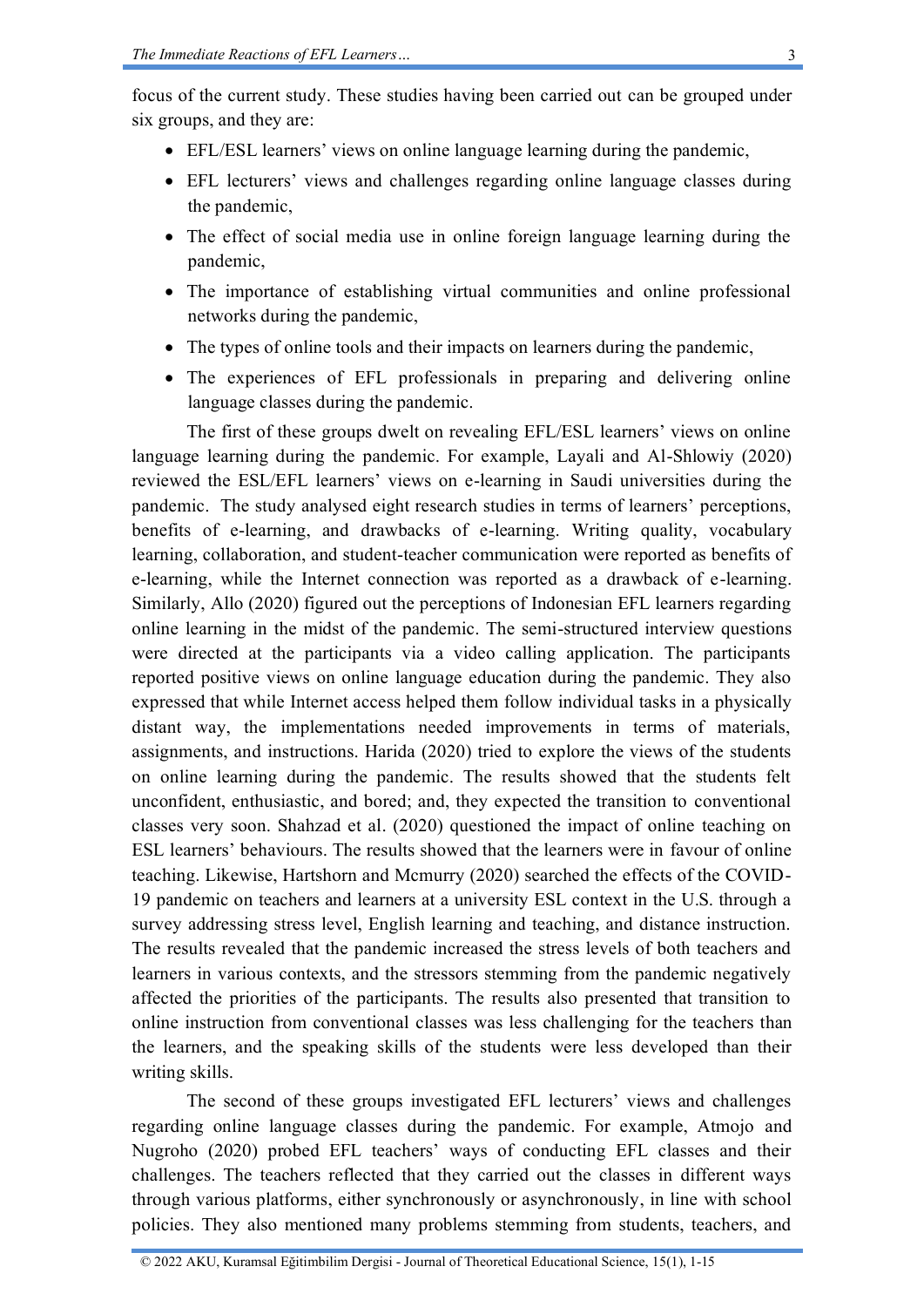parents of the students. They noted that online learning did not accomplish the expected results due to preparation and planning. Furthermore, Lee and Bailey (2020) stated that the pandemic presented challenges in transferring classes to online education settings for the EFL instructors who are used to face-to-face communication regarding pronunciation and speaking classes when compared to the EFL instructors who are experienced in delivering online classes. They tried to reveal the benefits, challenges, and implementation strategies of EFL university lecturers with various levels of online teaching experience in South Korea. The participants with higher online teaching experience reported fewer obstacles and a wider choice of communication channels and activity types. All of the participants noted similar levels of anticipated advantages for lecturers and challenges for learners.

The third of these groups searched the effect of social media use in online foreign language learning during the pandemic. For example, Altam (2020) looked into the efficiency of social media use on EFL learners in India during the pandemic. The results informed that spending more time on social media platforms helped the learners not only to improve their language skills, especially writing skills and vocabulary knowledge but also decreased their spelling errors. Moreover, Bestari et al. (2020) researched the learners' perceptions of social media as an online learning environment during the pandemic. The participants stated that social media helped them to improve themselves concerning English grammar, writing, and vocabulary items.

The fourth of these groups focused on the importance of establishing virtual communities and online professional networks during the pandemic. For example, Lomicka (2020) focused on the importance of establishing virtual communities for language learners and suggested that social presence is very important for language learners to maintain a feeling of connectedness in virtual classrooms. Accordingly, several useful implications were provided for creating a virtual presence and engaging learners into virtual communities. Additionally, Knight (2020) addressed the issue of creating online professional networks for language educators and maintained that technical knowledge, reflective and evaluative competencies, sustained engagement, and collaboration with colleagues are the four important points for a successful online professional community.

The fifth of these groups addressed the types of online tools and their impacts on learners during the pandemic. For example, Handayani and Handayani (2020) tried to give an overview of online writing tools that can be potentially implemented in EFL writing classes at universities during the pandemic. The results indicated three online writing tools (Pro-Writing Aid, Edmodo, and Paragraph Punch) which are applicable in EFL classes. In addition, Fansury et al. (2020) searched how to implement digital content and whether it can help to enhance learner motivation and interest. The results revealed that digital contents are beneficial during the pandemic as they can be easily integrated into different online platforms flexibly, while limited web access can negatively affect learners' participation.

The last of these groups engaged in the experiences of EFL professionals in preparing and delivering online language classes during the pandemic. For example, Kanno (2020) searched the experiences of an EFL teacher in terms of developing and delivering classes in a higher education context in Japan. Peer-to-peer communication in enhancing collaborative learning in a virtual classroom was searched. The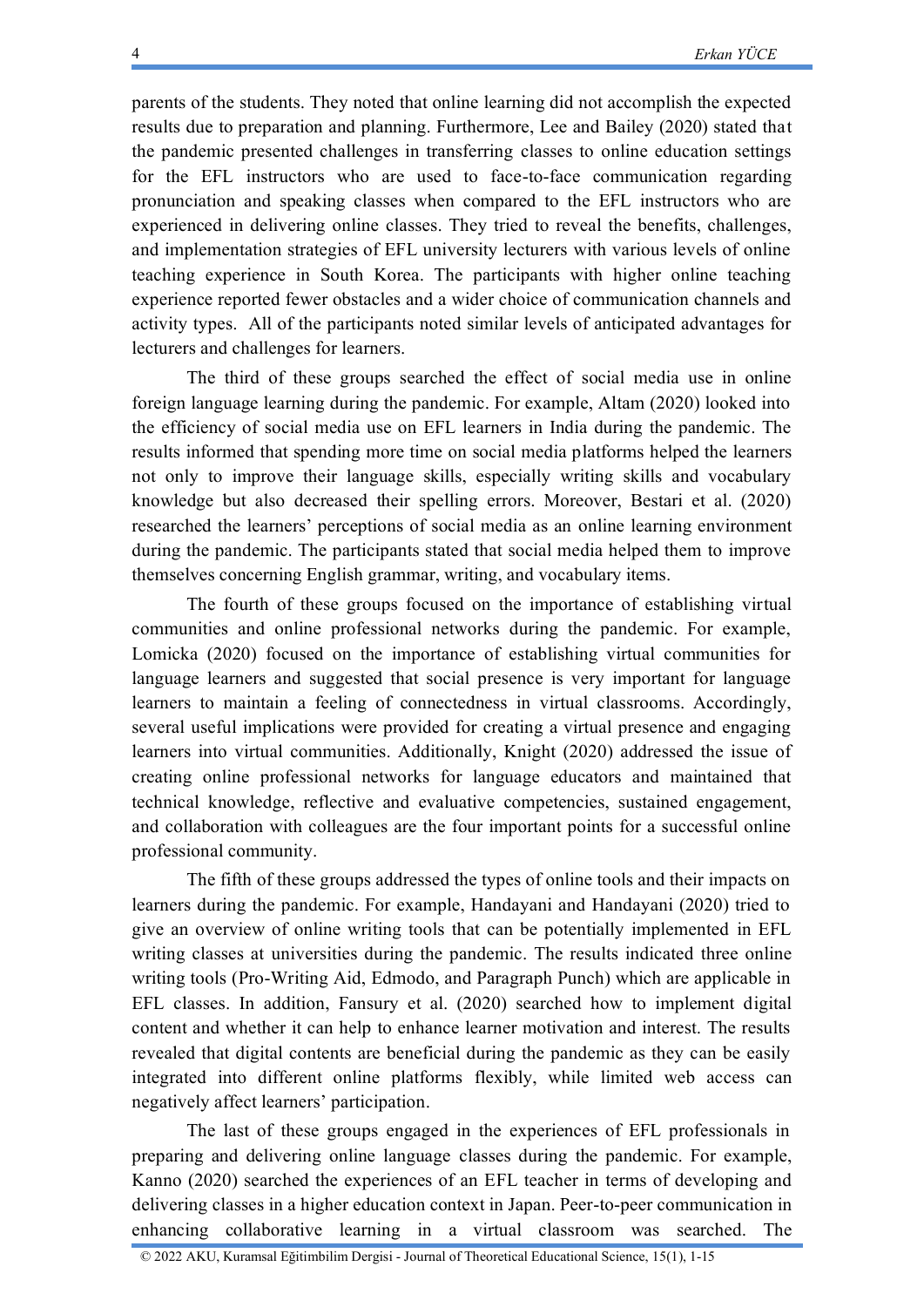communicative learning spaces were created in the synchronous distance classes through digital applications. Analyses showed various types of communication in the virtual environments and the students' positive feelings towards EFL classes albeit distancing physically. Likewise, Shaaban (2020) quested teaching English as a foreign language (TEFL) lecturers' experience on e-learning during the pandemic in Gaza. The results informed that the participants need the training to enhance their skills regarding designing, developing, and planning action plans for TEFL online classes. Additionally, Yi and Jang (2020) discussed how the pandemic affected EFL contexts based on the cases of two EFL teachers in South Korea and how these teachers coped with the situation through video-based online EFL classes.

In conclusion, a number of research studies searched online foreign/second language education contexts for various purposes, as the impact of the pandemic has been profound on education contexts though it has a short history. The literature review indicated a gap regarding the research studies of online foreign language teaching during the pandemic in our country. The current study would contribute to the literature by presenting results in terms of student perspectives from an EFL education context in Turkey during the pandemic.

## **Methodology**

### **Research Design**

The study employed the phenomenological method of qualitative design. The qualitative inquiry focuses on understanding or exploring the definitions, characteristics, experiences, and descriptions ascribed to a problem by individuals or groups (Berg & Lune, 2013; Creswell & Creswell, 2018; Scott & Morrison, 2007). To this end, openended questions were directed at the participants through an interview form. Interviewing is one of the ways through which we can understand how individuals understand their surroundings (Merriam, 2009). The results were analysed descriptively in categories by giving direct quotations from the participants (Patton, 2002).

## **Study Group**

The 2nd Grade students studying at a Gastronomy and Culinary Arts Department of a public university in Turkey were the participants of the study. This group was an ordinary EFL group at an average state university in the country, and it was thought that the findings reached in this group could reflect common issues related to foreign language teaching during the pandemic. Additionally, the group was one of those who regularly followed the online classes during the pandemic, which could contribute to the findings. The EFL classes were conducted in a traditional face-to-face class mode during the fall term of the 2019-2020 academic year at the department, but the classes shifted to online mode during the spring term of the 2019-2020 academic year after the pandemic. Purposeful sampling and convenient sampling techniques were followed in defining the participants. The participants were included in the study voluntarily. There were 14 male participants and 6 female participants, 20 participants in total. Their ages ranged between 20 and 25 years.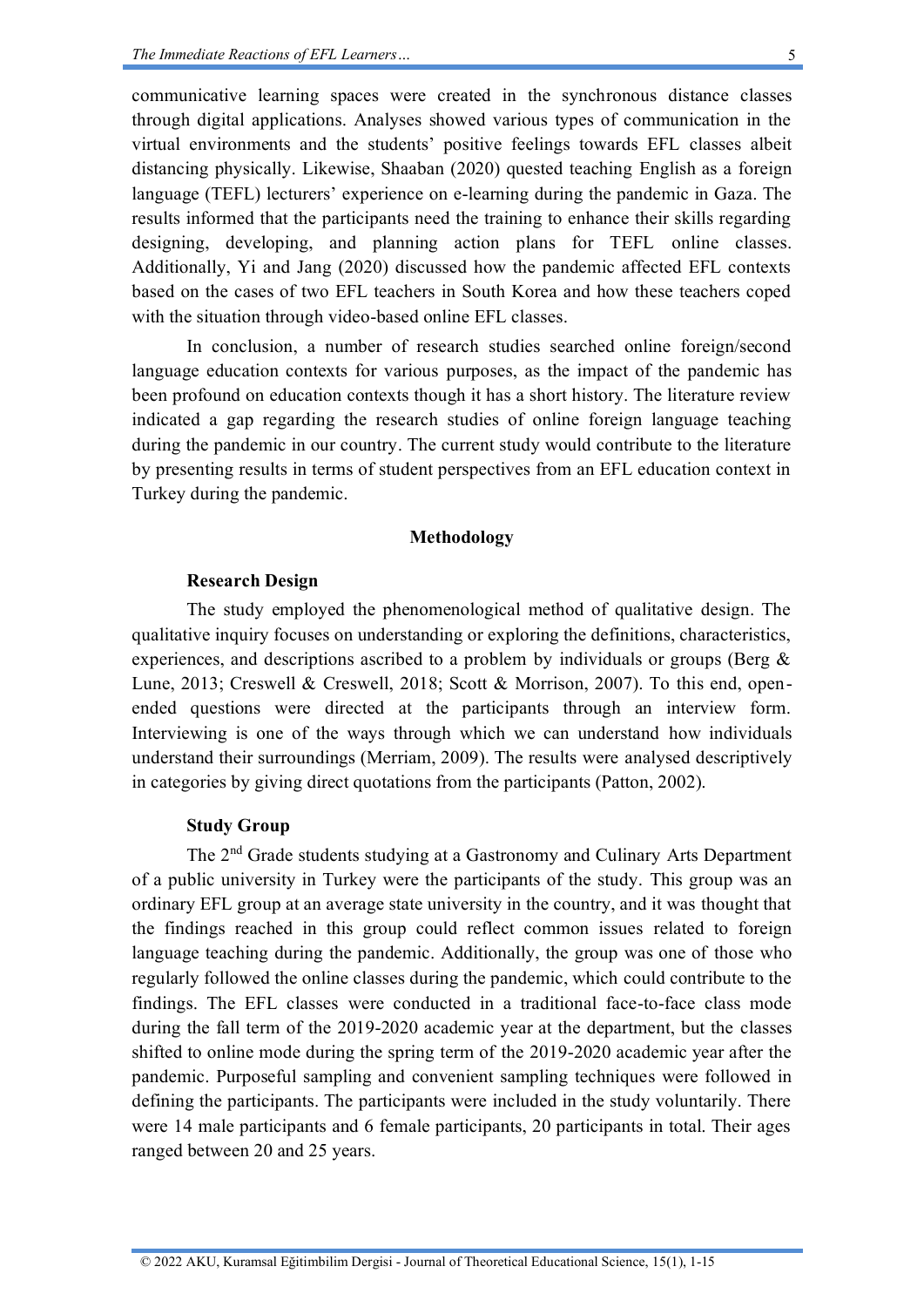### **Data Collection**

The qualitative inquiry was followed in the data collection process and the researcher designed a form consisting of three open-ended questions. The questions investigated the participants' views on the advantages and disadvantages of online EFL classes during the pandemic and the participants' preferences (conventional face-to-face EFL course or online EFL classes). Due to the strict social isolation rules of the pandemic, the researcher and the participants avoided face-to-face interviews and the question form was sent to the participants via e-mails. They responded to the openended questions in a written way and sent them back in the same way to the researcher. The questions were prepared in English, and the participants were allowed to use online dictionaries to express their ideas clearly.

#### **Data Analysis**

Descriptive analysis was employed to analyze the data, and categories were formed inductively by following a bottom-up organizing strategy (Creswell & Creswell, 2018; Thorne, 2000). Sample quotations from the participants were provided to present the views of the participants (Creswell, 2012). Additionally, each participant was put in order numerically and was also labelled with "P" (participant); for example, "P10" refers to "Participant 10". The purpose of labelling was to keep the participants' identities confidential.

#### **Trustworthiness**

Trustworthiness of the study was provided by peer review and external auditor strategies. Another peer who was familiar with the qualitative research reviewed the research processes and the data; and, then an external auditor examined the whole research process and findings to establish credibility (Creswell & Miller, 2000).

#### **Ethical Procedures**

Ethical committee approval for this study was obtained from the Ethics Committee of Nevşehir Hacı Bektaş Veli University (Num: 2020.17.230; Date: 22.09.2020).

### **Results**

The first research question investigated the participants' views on the advantages of online foreign language learning during the Coronavirus disease (COVID-19) pandemic. The results of the analyses revealed seven categories regarding the advantages of online foreign language learning during the pandemic, and these categories and distributions of the participants into the categories were presented in the following table (Table 1) as follows: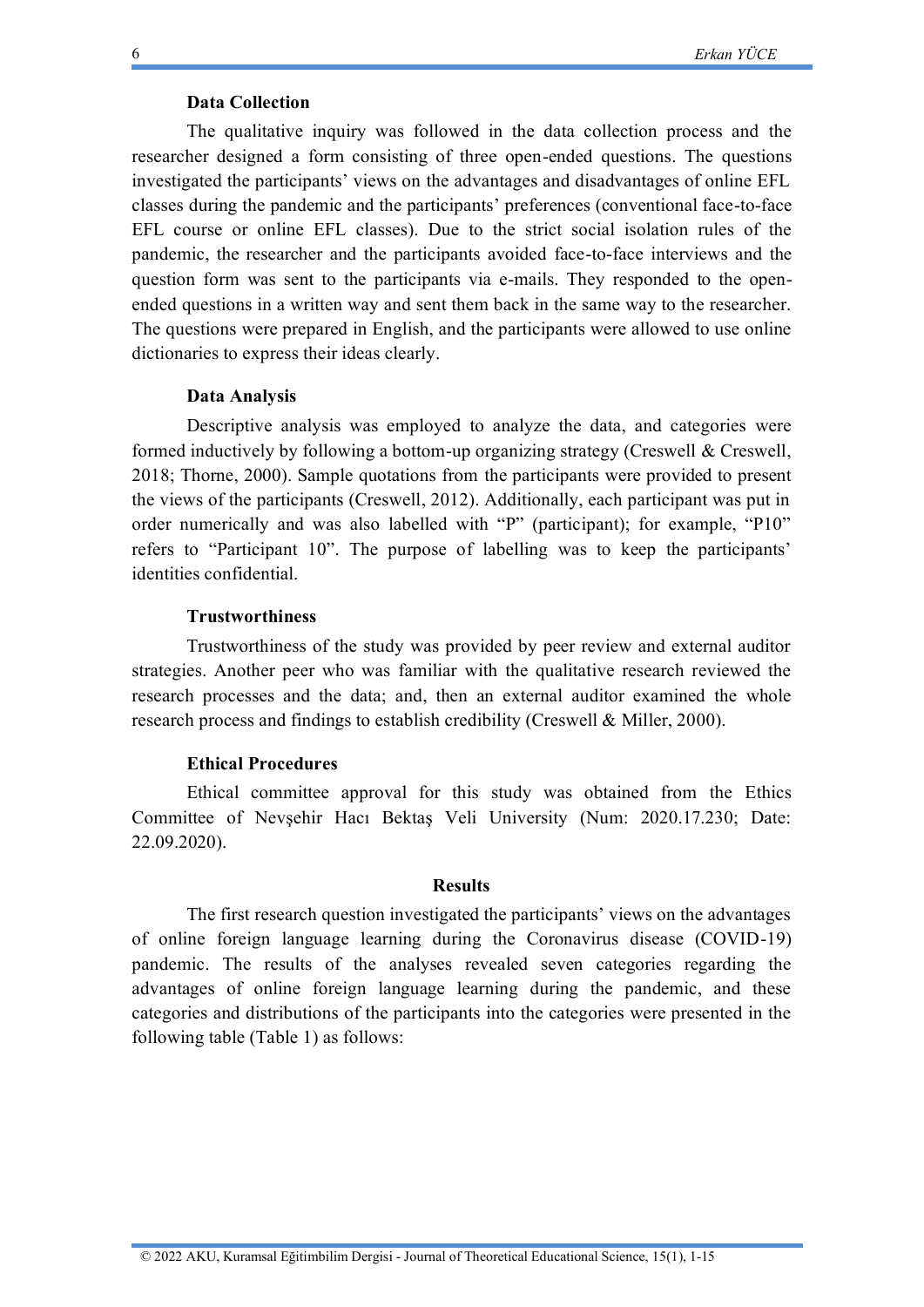Table 1

| Categories                | Participants                                                                                                                               |  |  |
|---------------------------|--------------------------------------------------------------------------------------------------------------------------------------------|--|--|
| Availability              | P2, P3, P5, P6, P7, P8, P9, P10, P11, P12, P14, P16, P17, P19, P20                                                                         |  |  |
| Accessibility             | P1, P3, P5, P6, P7, P8, P11, P13, P15, P16, P17, P18, P19, P20                                                                             |  |  |
| Cost efficiency           | P1, P2, P5, P7, P8, P10, P11, P13, P17, P18, P19                                                                                           |  |  |
| Time efficiency           | P <sub>2</sub> , P <sub>7</sub> , P <sub>8</sub> , P <sub>10</sub> , P <sub>12</sub> , P <sub>13</sub> , P <sub>14</sub> , P <sub>18</sub> |  |  |
| Comfort                   | P <sub>2</sub> , P <sub>4</sub> , P <sub>7</sub> , P <sub>8</sub> , P <sub>10</sub> , P <sub>19</sub>                                      |  |  |
| Personal speed            | P5, P13, P15, P18                                                                                                                          |  |  |
| Free from social pressure | P <sub>12</sub> , P <sub>17</sub>                                                                                                          |  |  |

| Advantages of Online Foreign Language Learning during the Pandemic |  |  |  |  |  |  |
|--------------------------------------------------------------------|--|--|--|--|--|--|
|--------------------------------------------------------------------|--|--|--|--|--|--|

According to Table 1, the categories were sequenced as availability, accessibility, cost-efficiency, time efficiency, comfort, personal speed, and free from social pressure. These seven categories were handled respectively. Considering the category of availability, fifteen participants stated that online platforms made foreign language classes available 7 days and 24 hours during the pandemic, and they did not fall behind their classes. "...we can listen to the lessons whenever we want..." (P2), "…whenever we want, we can open and watch the lessons…" (P9), and "...It is good for students that there is not a certain class hour. We can watch lessons whenever we want..." (P14) were expressions from the participants. Given the category of accessibility, 14 participants considered that online platforms made foreign language classes accessible for them, and they could easily reach the classes from their homes in different cities during the pandemic. For example, the participants said, "…we had a chance to access information quickly and easily. That is, no matter where you are physically in, whether in Nevşehir or Bahamas, you can join the distance lessons just with a click…" (P15), "…first of all you can realize yourself regardless of time and place thanks to the Internet…" (P20). Concerning the category of cost-efficiency, 11 participants claimed that online foreign language classes were cost-efficient for them during the pandemic. For example, the participants voiced that "…online classes eliminate additional expenses…" (P5), and "…the other positive side is cost. Online education costs less than traditional face-to-face education…" (P11). Related to the category of time efficiency, eight participants proclaimed that online foreign languages were time-efficient for them during the pandemic. For example, the participants expressed that "…there is no waste of time. First of all, there is no need to interrupt education in adverse weather conditions…" (P7), and "…I think the most important advantage is to save time…" (P12). Regarding the category of comfort, six participants stated that online foreign language classes were comfortable for them during the pandemic. For example, the participants said that "…You can listen to your lessons on your comfortable chair at home..." (P4), and "…First of all, students can learn at the comfort of their place…" (P10). In connection to the category of personal speed, four participants considered that online foreign language classes enabled them to follow the classes at their speeds during the pandemic. For example, the participants expressed that "…Students can study at their own paces…" (P5) and "...the student learns at his/her learning speed…" (P15). With regard to the last category, free from social pressure, two

© 2022 AKU, Kuramsal Eğitimbilim Dergisi - Journal of Theoretical Educational Science, 15(1), 1-15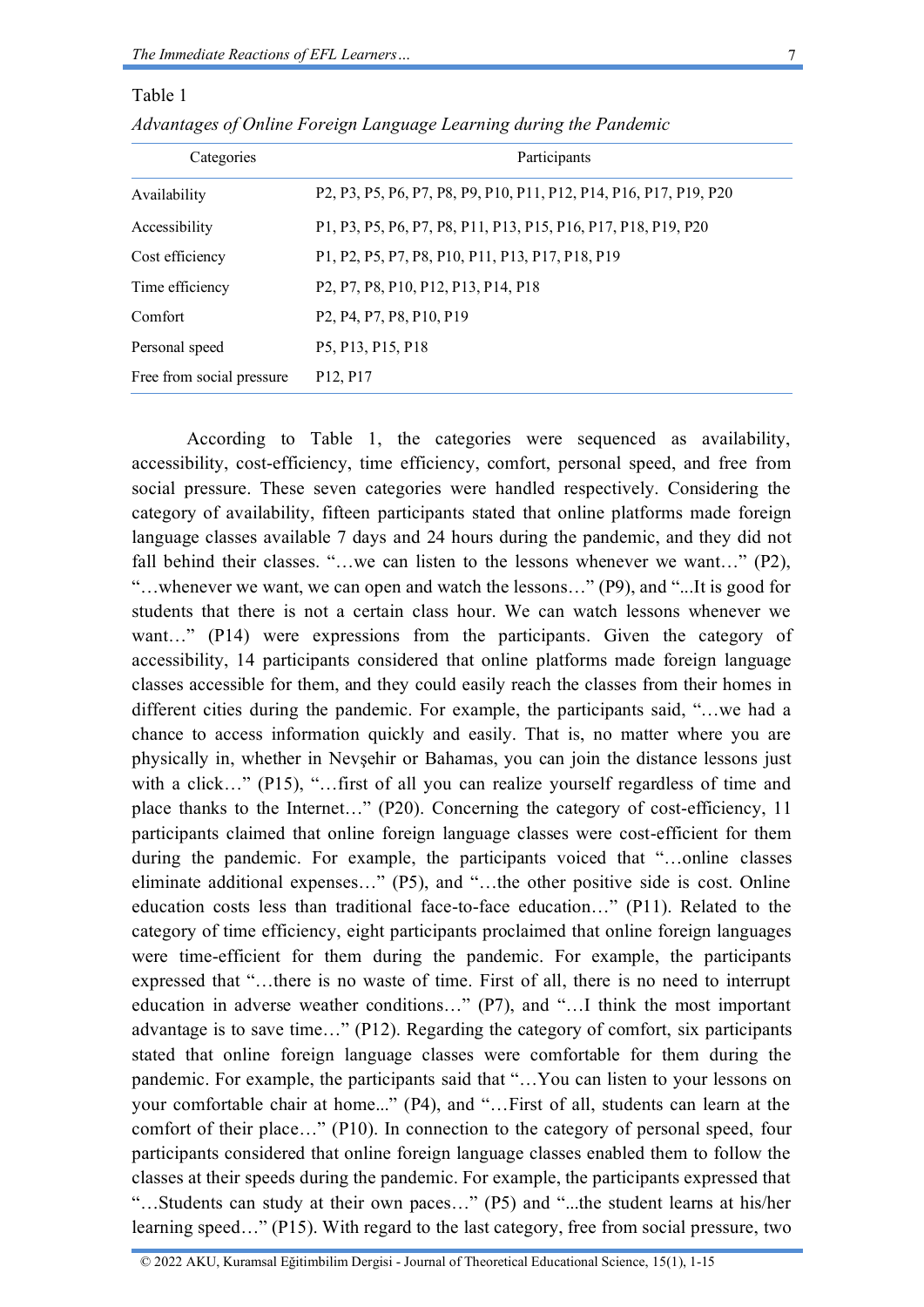participants stated that online foreign language classes were free from social pressure and enabled them to communicate with teachers directly during the pandemic. For example, P12 expressed that "…It provides students who are embarrassed in a face-toface session to be more active in online lessons...", and P17 said that "...Online lessons improve communication with teachers…"

The second research question searched for the participants' views on the disadvantages of online foreign language learning during the COVID-19 pandemic. The results of the analyses revealed seven categories regarding the disadvantages of online foreign language learning during the pandemic, and these categories and distributions of the participants into the categories were presented in the following table (Table 2) as follows:

#### Table 2

*Disadvantages of Online Foreign Language Learning during the Pandemic*

| Categories                          | Participants                                                                                                                                                                  |  |  |  |
|-------------------------------------|-------------------------------------------------------------------------------------------------------------------------------------------------------------------------------|--|--|--|
| Lack of peer and social interaction | P1, P5, P6, P7, P8, P9, P12, P14, P15, P16, P17, P18, P19                                                                                                                     |  |  |  |
| Tech-related problems               | P <sub>2</sub> , P <sub>3</sub> , P <sub>5</sub> , P <sub>7</sub> , P <sub>11</sub> , P <sub>12</sub> , P <sub>13</sub> , P <sub>16</sub> , P <sub>17</sub> , P <sub>19</sub> |  |  |  |
| Mode of learning                    | P7, P8, P12, P15, P17, P18, P20                                                                                                                                               |  |  |  |
| Ineffective feedback                | P1, P2, P7, P8, P9, P13, P14                                                                                                                                                  |  |  |  |
| Lack of concentration               | P <sub>2</sub> , P <sub>3</sub> , P <sub>4</sub> , P <sub>8</sub> , P <sub>14</sub> , P <sub>16</sub>                                                                         |  |  |  |
| Lack of self-discipline             | P <sub>2</sub> , P <sub>6</sub> , P <sub>10</sub> , P <sub>20</sub>                                                                                                           |  |  |  |
| Health problems                     | P <sub>2</sub> , P <sub>16</sub>                                                                                                                                              |  |  |  |

According to Table 2, the seven categories were lack of peer and social interaction, tech-related problems, mode of learning, ineffective feedback, lack of concentration, lack of self-discipline, and health problems. These seven categories were dealt with accordingly. Regarding the category of peer and social interaction, 13 participants considered that they were dissatisfied with the lack of peer and social interaction in online foreign language classes during the pandemic. For example, P1 stated, "…it is the lack of social interaction in online classes. It is harder to communicate and be understood when students and teachers do not see each other directly…" and P18 expressed that "...there is less teacher and student interaction..." Considering the category of tech-related problems, 10 participants informed that technology and Internet-related problems were among the disadvantages of online foreign language classes during the pandemic. For example, P2 said, "…Another major disadvantage of online education is that some students do not have enough equipment in terms of technology…", and P17 said that "…not everyone has enough equipment, for example, I have not got a laptop and the Internet connection…" In light of the mode of learning category, seven participants noted that online foreign language learning did not appeal to their learning styles during the pandemic. For example, P7 expressed that "…it is difficult to learn lessons only with notes. Also, education efficiency in distance education is lower than face-to-face communication…", and P15 mentioned "…distance education cannot be completely adequate and efficient on its own…" Viewing the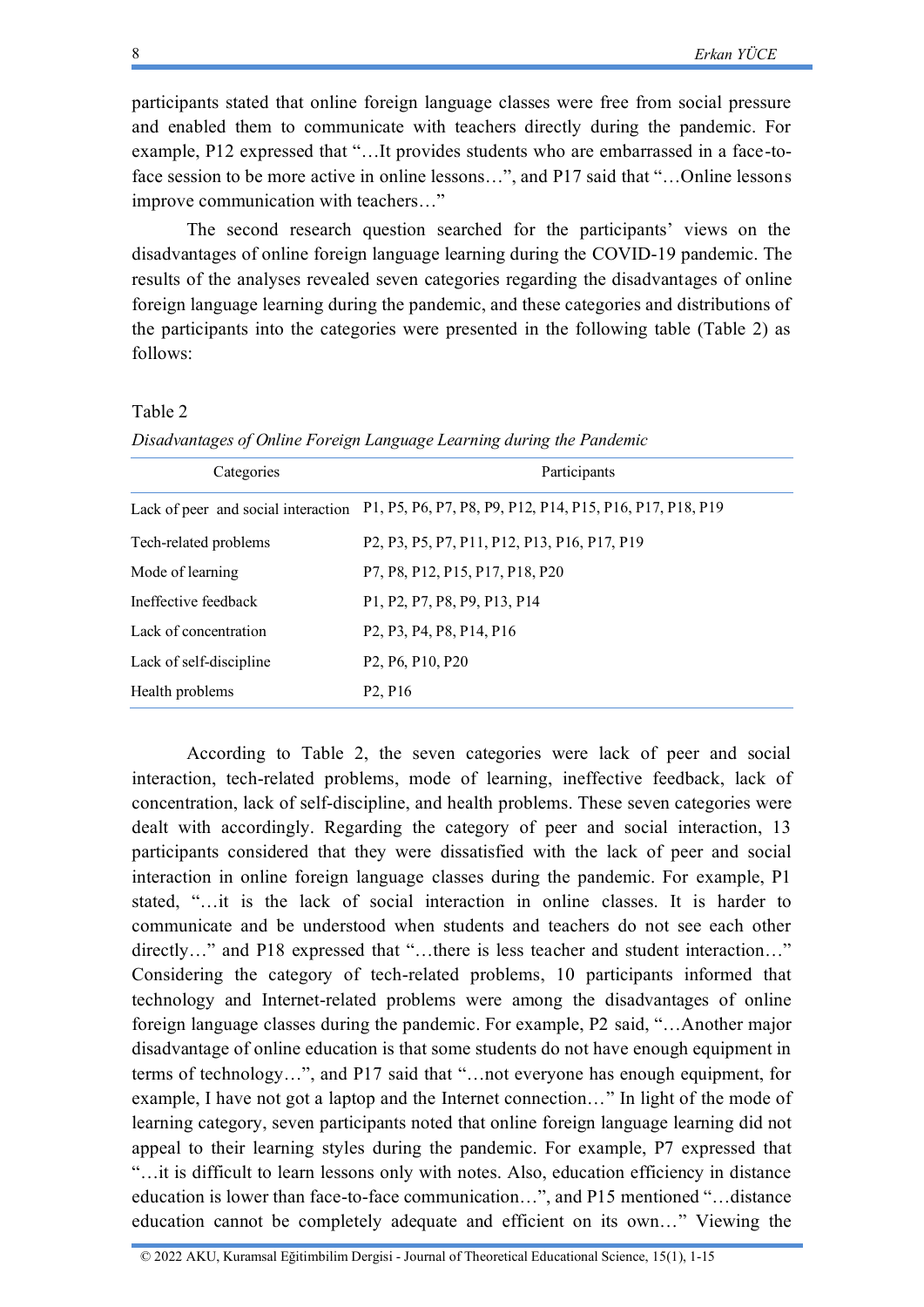category of ineffective feedback, seven participants stated that online foreign language classes were ineffective in terms of students' feedback. For example, P2 expressed by addressing the asynchronous classes that "…we cannot ask questions to our teachers about subjects we did not understand…", and P8 noted "…we, students, could not remember the information we receive from our teachers. I could not ask and discuss the topics…" Inferring from the category of lack of concentration, six participants declared that they had concentration problems in online foreign language classes during the pandemic. For example, P8 mentioned that "…I experienced stress because my motivation also decreased… I was reluctant to do the homework that had to be submitted… I did not feel like a student…", and P14 said, "…it was difficult to focus on the lessons…" Deducing from the category of lack of self-discipline, four participants revealed that lack of self-discipline caused problems in online foreign language classes during the pandemic. For example, P6 said, "…You must have time management skills to benefit from online education…", and P10 affirmed that "…online education requires self-discipline…students have to make their study plan…" Relating to the last category, health problems, two participants stated that online foreign language classes could cause health problems during the pandemic. For example, P2 expressed that "…online lessons affect our physical health. Lessons take a long time and we sit in front of the screen for a long time. This harms our eyes and back as other technological devices…" and P16 mentioned, "…students and lecturers may have health problems due to the long-term computer use…"

The last research question probed into Turkish EFL learners' preferences regarding online foreign language classes. The participants' responses were categorized into "In favour" and "Not in favour". The distributions of the participants into categories were given in the following table (Table 3):

#### Table 3

|  | Preferences of Turkish EFL Learners Regarding Online Foreign Language Learning |  |  |  |
|--|--------------------------------------------------------------------------------|--|--|--|
|  |                                                                                |  |  |  |
|  |                                                                                |  |  |  |

| Categories    | Participants                                                                                                                              |  |  |  |
|---------------|-------------------------------------------------------------------------------------------------------------------------------------------|--|--|--|
| In Favour     | P <sub>2</sub> , P <sub>4</sub> , P <sub>6</sub> , P <sub>7</sub> , P <sub>11</sub> , P <sub>13</sub> , P <sub>19</sub> , P <sub>20</sub> |  |  |  |
| Not in Favour | P1, P3, P5, P8, P9, P10, P12, P14, P15, P16, P17, P18                                                                                     |  |  |  |

According to Table 3, while eight participants were in favour of online foreign language classes, twelve participants were not in favour of online foreign language classes. Some of the participants who were in favour of online foreign language classes expressed, for example, that: P2: "…I think online education is very useful especially nowadays, but it is a system that we are not used to…", and P7: "…it is a great opportunity for families with financial difficulties…" Some of the participants who were not in favour of online foreign language classes mentioned, for example, that: P12: "…I do not like online education…I find face-to-face education more useful…", and P15: "…I do not believe that this form of education can replace formal training…"

Considering the findings, the features of availability, accessibility, costefficiency, time efficiency, comfort, personal speed, and being free from social pressure were defined as the advantages of online foreign language learning during the pandemic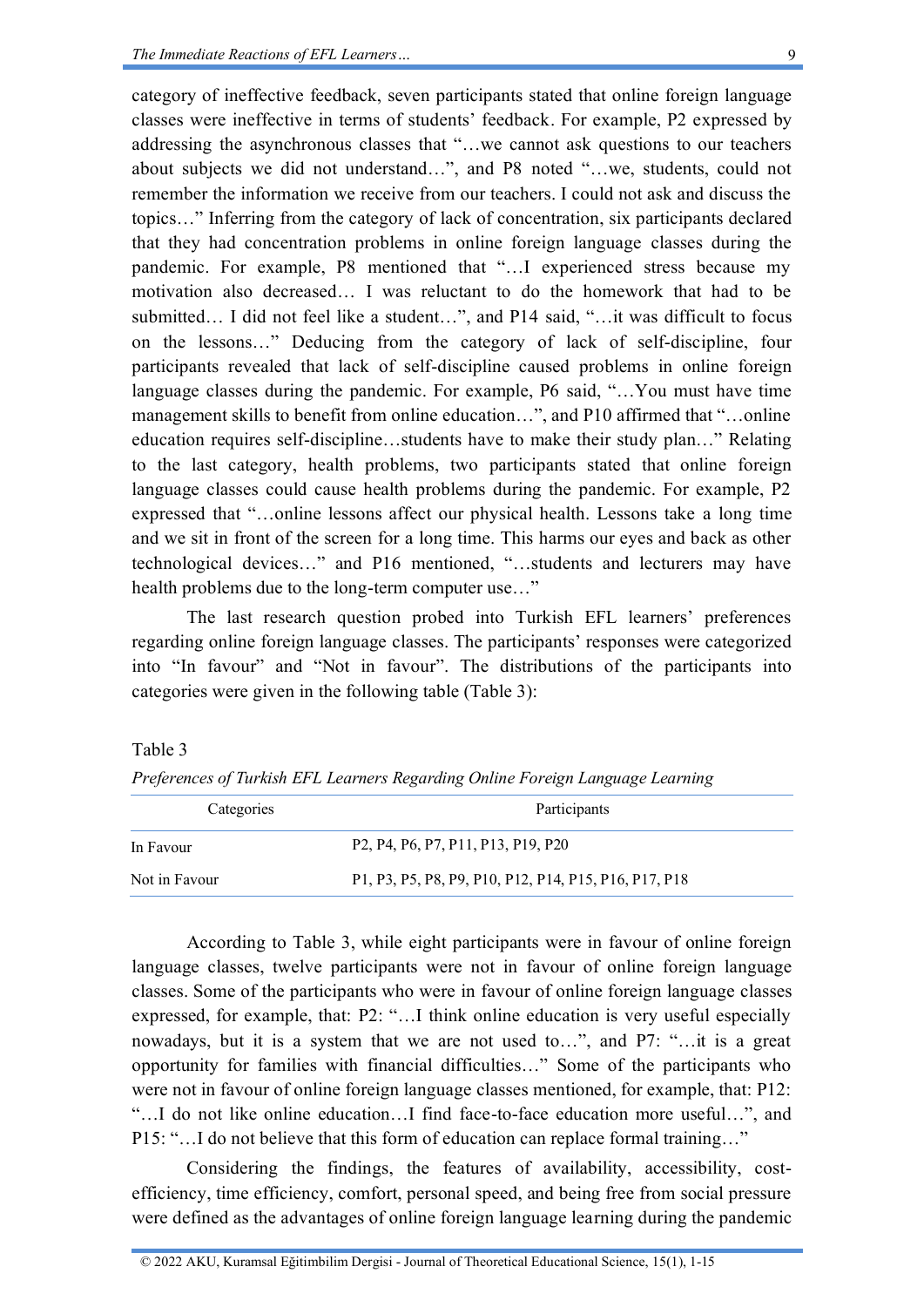while lack of peer and social interaction, tech-related problems, mode of learning, ineffective feedback, lack of concentration, lack of self-discipline, and health problems were found out as the disadvantages of online foreign language learning during the pandemic according to the responses gathered from the participants.

## **Discussion**

The findings of the current study regarding Turkish EFL learners' perceptions of the advantages of online foreign language learning revealed seven categories as availability, accessibility, cost-efficiency, time efficiency, comfort, personal speed, and free from social pressure. Several of these findings supported the findings of previous research studies in the literature. For example, cost-efficiency emerged as an advantage of online language classes in the current study. This category was supported by Casey (2008), who stated that online distance education provides viable and cost-effective training for higher education institutions. Considering the other expenses of university education such as accommodation, commuting, stationery, and nutrition, online foreign language classes may prevail over traditional face-to-face classes in this respect. Two participants (P12, P17) in the current study expressed that they felt free from social pressure and were engaged better in the tasks of online foreign language classes compared to the traditional face-to-face classes. Especially introverted students may express themselves better and participate more in online foreign language classes compared to extroverted ones. Previous research reported that the learners with more positive attitudes towards the Internet were inclined to participate more in the online forums, and the students who were self-efficient on the Internet performed better engagement in online learning tasks (Coffin & MacIntyre, 1999; Tsai & Tsai, 2003; Yang & Lin, 2010). Availability and accessibility of online foreign language classes were expressed as advantages by most of the participants of the current study. Accordingly, Allo (2020) said that the Internet made classes available and accessible for EFL learners during the pandemic though they were physically away from their institutions. The Internet facilitated most of the students to follow their classes without interruption either in synchronous mode or in asynchronous mode during the pandemic. Furthermore, time efficiency, comfort, and personal speed may be foregrounded as other advantages that online education provides for students. These features posed by the education of this mode may save the students' time by supplying them the opportunity to join their classes from their comfort zones without any journeys that would otherwise consume their time and energy. Additionally, this type of education may lead the students to cover topics in line with their speeds related to their learning processes in the cases of an asynchronous mode of delivery.

Turkish EFL learners' perceptions of the disadvantages of online foreign language learning indicated seven categories: lack of peer and social interaction, techrelated problems, mode of learning, ineffective feedback, lack of concentration, lack of self-discipline, and health problems. The current study reported a lack of peer and social interaction as a disadvantage of online foreign language learning. Similarly, previous studies in the literature stressed the importance of active participation and negotiation in language learning (Alavi, 1994; Ellis, 1997; Shaw, 2013). Student interactions regarding cooperation and collaboration during course activities in face-to-face classes may enhance students' productive skills, which may not be as available as in online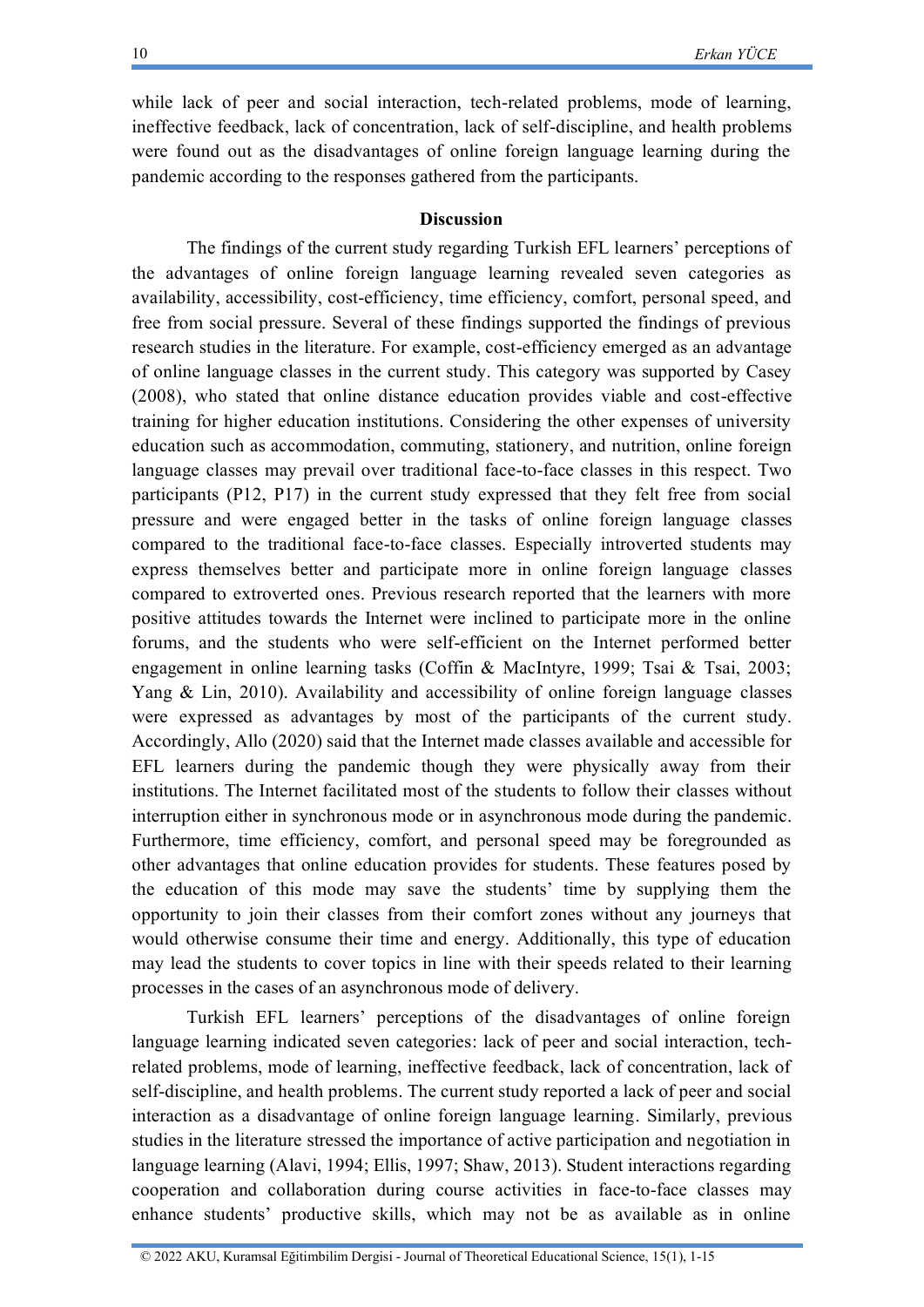education. Also, technology-related problems were reported as a disadvantage of online foreign language learning in the current study. Problems regarding technology and Internet connection were mentioned previously in the literature as a disadvantage (Barr & Tagg, 1995; Hakami, 2020). Technical problems such as electricity and lack of Internet connection, which may arise during online classes in progress, might severely interrupt the teaching and learning process. The participants of this study underlined self-discipline as a disadvantage, and, accordingly, Barnard et al. (2009), who highlighted the importance of becoming an autonomous learner in online learning contexts, raised this issue previously. Following scheduled classes regularly in traditional education may be an incentive for students to join the classes and accomplish their requirements. However, online classes may not be as encouraging for them to follow their programs in a disciplined way. The current study participants stated the mode of learning in online foreign language learning as a disadvantage. This finding was supported by Juhary (2012), who stressed the importance of preparing resourceful and engaging lessons for learners. The online mode of education may pose problems for those who prefer learning in a multimodal way, which combines social interaction between peers and instructors, learner feelings, motives. In addition, only relying on digital resources in this mode can be regarded as a problem for some learners. Lastly, the participants expressed problems regarding getting feedback during the online foreign language classes, which overlaps with the previous findings. For example, Tuncay and Uzunboylu (2012) stipulated that teachers cannot deal with students' online assignments. Direct feedback from the instructors during the classes in progress or learning from mistakes of other learners may not be available in online classes as they are in traditional ones. Furthermore, students who are used to the conventional education system in which they are physically and socially active may experience a lack of concentration or health problems such as backache, neck ache, and so forth during online mode learning.

Lastly, more than half of the participants of this study expressed that they were not in favour of online foreign language classes, and this finding was also in line with the findings of previous studies in the literature, which suggested that online learning platforms cannot completely replace traditional face-to-face learning and can be benefited as supplementary tools for language learning to enhance performances of learners (Njenga & Fourie, 2010; Shaw, 2012).

### **Conclusion**

The current study investigated the perceptions of Turkish EFL learners of online foreign language learning during the COVID-19 pandemic. In this regard, the study focused on the advantages, disadvantages of online foreign language classes during the pandemic, and whether the learners prefer online foreign language classes or not. The results showed that availability, accessibility, cost-efficiency, time efficiency, comfort, personal speed, and being free from social pressure were the advantages of online foreign language classes while problems regarding peer and social interaction, technology, mode of learning, feedback, concentration, self-discipline, and health were disadvantages of online foreign language classes during the pandemic according to the participants. Furthermore, more than half of the participants (12 participants) expressed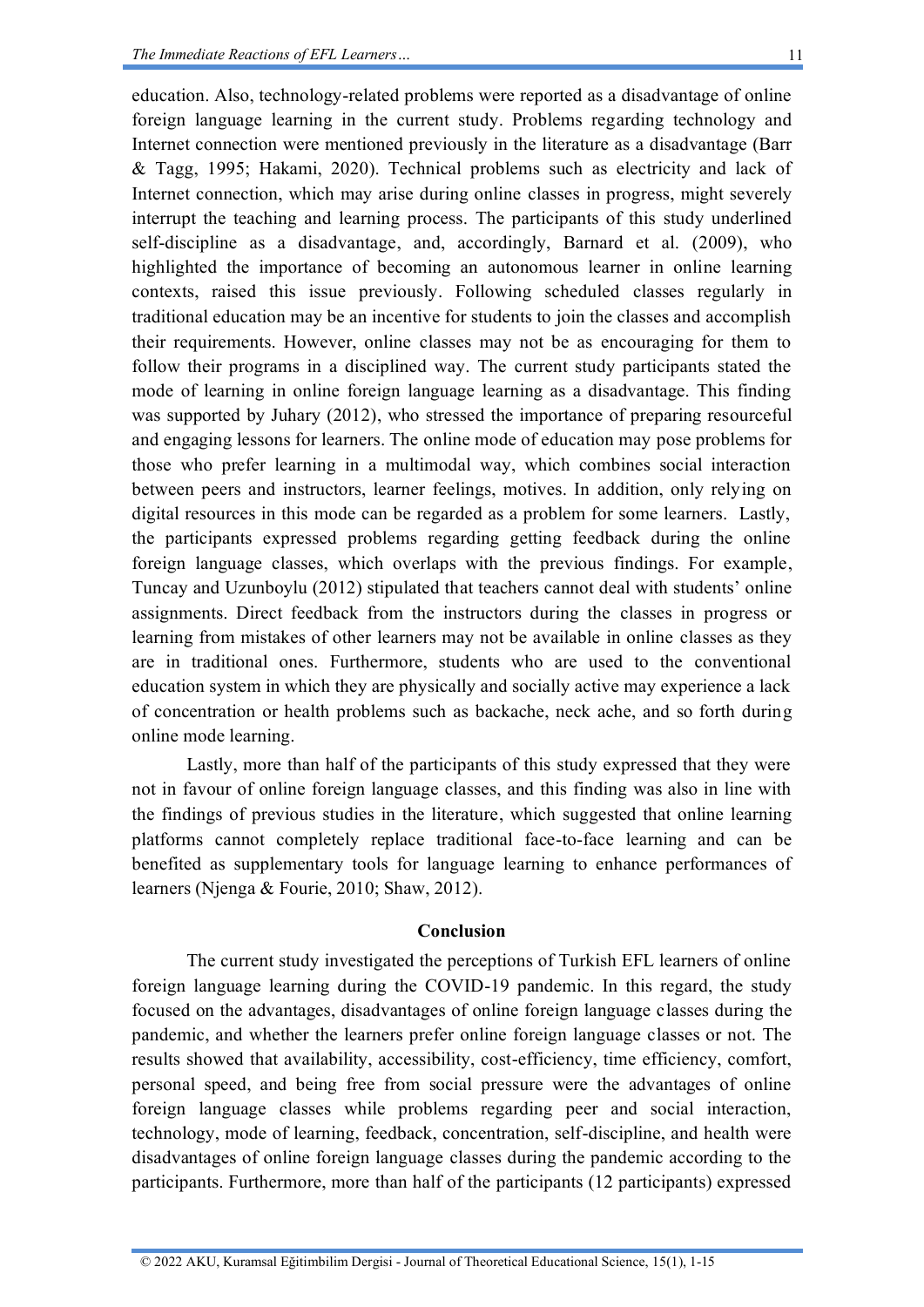that they were not in favour of online foreign language classes and expected to shift to traditional face-to-face language classes after the pandemic.

#### **Implications**

Several pedagogical implications can be suggested for foreign language education contexts based on the findings of the current study. Designing activities that can enhance and focus on peer and social interactions among foreign language learners may help to overcome their interaction problems in online foreign language classes. Also, applying synchronous mode in online distance education instead of asynchronous mode may contribute to instant interaction among professionals and learners. Additionally, choosing user-friendly online platforms may eliminate concentration problems and be more engaging for the learners. Lastly, lecturers may design weekly detailed study programs for learners to follow, and in this way, they may help learners to become more self-disciplined and autonomous.

#### **Limitations**

The current study involved several limitations that can be eliminated in further research studies. For example, the study included only one of the departments, Gastronomy and Culinary Art, and only one of the grades, 2nd grade, at the faculty. Further research can be planned with different grades and departments to reveal the perceptions of EFL students during the pandemic. Furthermore, the data of this study were gathered only from qualitative design throughout the processes. Using a form only to collect data can be seen as a limitation in the study. The researcher could implement online interviews (e.g., via Zoom or Skype) to elicit more detailed answers from the participants to provide data triangulation. Quantitative design or mixed methods design can be projected in further research to study the different aspects of online EFL education during the pandemic.

#### **Conflicts of Interest**

The author declared no potential conflicts of interest with respect to the research, authorship, and/or publication of this article.

#### **Author Bio**

Erkan Yüce is an Associate Professor at the Faculty of Education of Aksaray University. He received his Ph.D. degree in English Language Teaching from Hacettepe University Graduate School of Educational Sciences in 2018. English Language Teaching, the CEFR, Curriculum and Instruction, ESP, and CBI are among his fields of interest.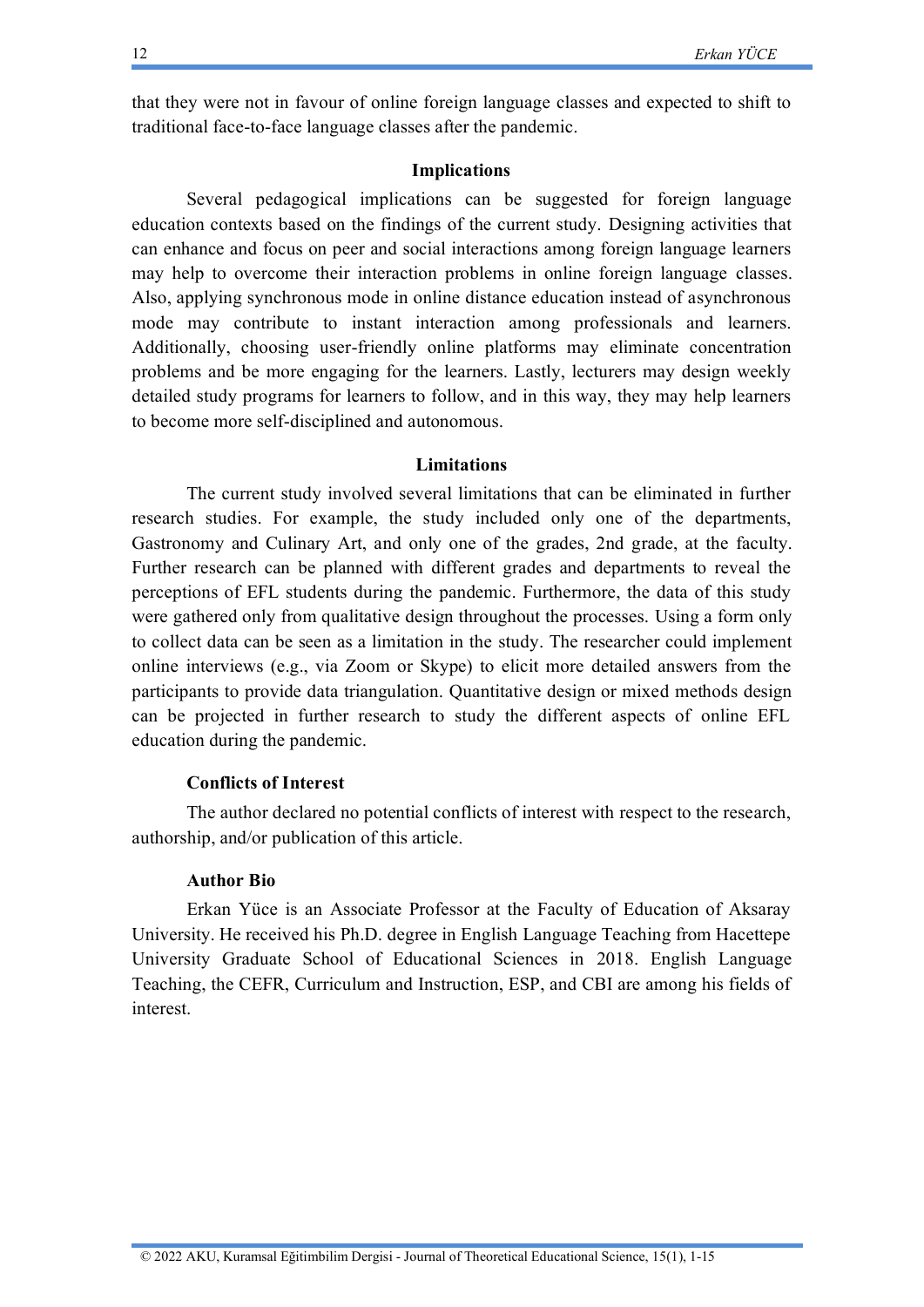#### **References**

- Alavi, M. (1994). Computer-mediated collaborative learning: an empirical evaluation. *MIS Quarterly, 18*(2), 159-174.<https://doi.org/10.2307/249763>
- Allo, M. D. G. (2020). Is the online learning good in the midst of Covid-19 Pandemic ? The case of EFL learners. *Jurnal Sinestesia, 10*(1), 1-10.
- Altam, S. (2020). Influence of social media on EFL Yemeni learners in Indian Universities during Covid-19 Pandemic. *Linguistics and Culture Review, 4*(1), 35- 47.<https://doi.org/10.37028/lingcure.v4n1.19>
- Atmojo, A. E. P., & Nugroho, A. (2020). EFL classes must go online! teaching activities and challenges during COVID-19 Pandemic in Indonesia. *Register Journal, 13*(1), 49-76.<https://doi.org/10.18326/rgt.v13i1.49-76>
- Barnard, L., Lan, W. Y., To, Y. M., Paton, V. O., & Lai, S.-L. (2009). Measuring selfregulation in online and blended learning environments. *The Internet and Higher Education, 12*(1), 1-6. [https://doi.org/10.1016/j.iheduc.2008.10.005](https://doi.org/https:/doi.org/10.1016/j.iheduc.2008.10.005)
- Barr, R. B., & Tagg, J. (1995). From teaching to learning-a new paradigm for undergraduate education. *Change: The Magazine of Higher Learning, 27*(6), 12-26. <https://doi.org/10.1080/00091383.1995.10544672>
- Berg, B. L., & Lune, H. (2013). *Qualitative research methods for the social sciences: Pearson new international edition*. Pearson Education Limited.
- Bestari, A. C. Y., Faiza, D., & Mayekti, M. H. (2020). Instagram caption as online learning media on the subject of extended writing during pandemic of Covid-19. *Surakarta English and Literature Journal, 3*(1), 9-21. <http://ejournal.unsa.ac.id/index.php/selju/article/view/359>
- Casey, D. M. (2008). A journey to legitimacy: The historical development of distance education through technology. *TechTrends*, *52*(2), 45-51. <https://doi.org/10.1007/s11528-008-0135-z>
- Coffin, R. J., & MacIntyre, P. D. (1999). Motivational influences on computer-related affective states. *Computers in Human Behavior, 15*(5), 549-569. [https://doi.org/10.1016/S0747-5632\(99\)00036-9](https://doi.org/10.1016/S0747-5632(99)00036-9)
- Creswell, J. W. (2012). *Educational research: Planning, conducting, and evaluating quantitative and qualitative research*. Pearson.
- Creswell, J. W., & Creswell, J. D. (2018). Research design: Qualitative, quantitative, and mixed methods approaches. SAGE Publications.
- Creswell, J. W., & Miller, D. L. (2000). Determining validity in qualitative inquiry. *Theory into Practice, 39*(3), 124-130. [https://doi.org/10.1207/s15430421tip3903\\\_2](https://doi.org/10.1207/s15430421tip3903/_2)
- Ellis, R. (1997). SLA and language pedagogy: An educational perspective. *Studies in Second Language Acquisition, 19*(1), 69-92.<http://www.jstor.org/stable/44488668>
- Fansury, A. H., Januarty, R., Rahman, A. W., & Syawal. (2020). Digital content for millennial generations: Teaching the English foreign language learner on COVID-19 Pandemic. *Journal of Southwest Jiaotong University, 55*(3). <https://doi.org/10.35741/issn.0258-2724.55.3.40>
- Hakami, M. (2020). Using Nearpod as a tool to promote active learning in higher education in a BYOD learning environment. *Journal of Education and Learning, 9*(1), 119.<https://doi.org/10.5539/jel.v9n1p119>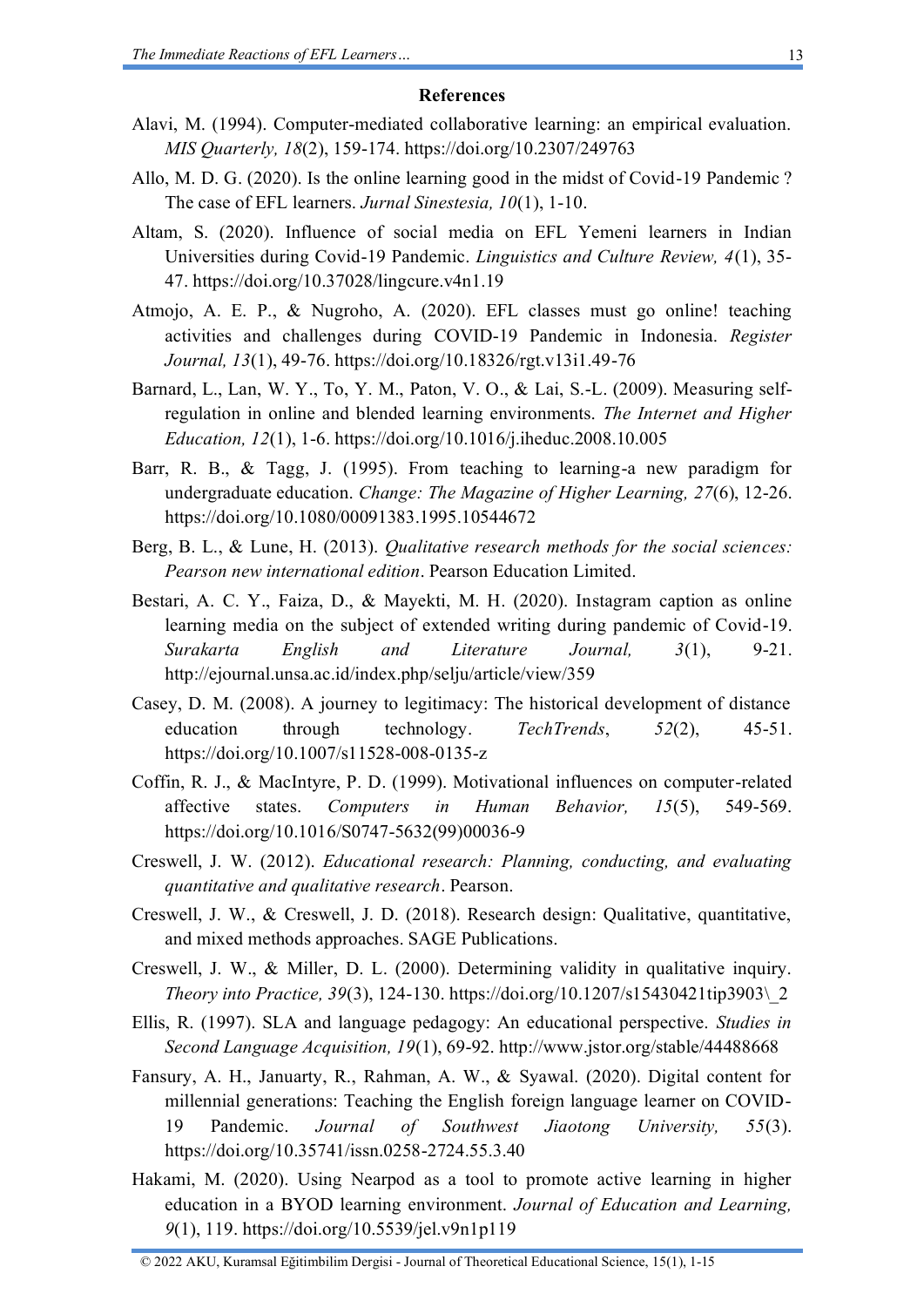- Handayani, F., & Handayani, N. D. (2020). The potential of online writing tools for EFL university students during the Covid-19 Pandemic. *Journal of English Education, 6*(1). 9-18.<https://doi.org/10.30606/jee.v6i1.406>
- Harida, E. S. (2020). Students' learning in Corona virus diseases 2019 (Covid-19) situation. *English Education: English Journal for Teaching and Learning, 8*(1), 25- 37.<http://jurnal.iainpadangsidimpuan.ac.id/index.php/EEJ>
- Hartshorn, K. J., & Mcmurry, B. L. (2020). The effects of the COVID-19 Pandemic on ESL learners and TESOL practitioners in the United States. *International Journal of TESOL Studies, 2*, 140-156.<https://doi.org/10.46451/ijts.2020.09.11>
- Juhary, J. (2012). Online comments for language learning: a pilot study. *Procedia Technology*, *1*, 297-302. <https://doi.org/10.1016/j.protcy.2012.02.063>
- Kanno, M. (2020). Maintaining and enhancing students' collaborative learning in a Japanese EFL higher education context. *Journal of Education, Innovation, and Communication, Special Issue*, 91-106. [https://doi.org/10.34097/jeicom\\_SP\\_june2020\\_4](https://doi.org/10.34097/jeicom_SP_june2020_4)
- Knight, S. W. P. (2020). Establishing professional online communities for world language educators. *Foreign Language Annals, 53*(2), 298-305. [https://doi.org/https://doi.org/10.1111/flan.12458](https://doi.org/https:/doi.org/10.1111/flan.12458)
- Layali, K., & Al-Shlowiy, A. (2020). Students' perceptions of e-learning for ESL / EFL in Saudi Universities and their implications during Coronavirus Pandemic: A review of literature. *International Journal of English Language & Translation Studies, 8*(1), 64-72. [http://www.eltsjournal.org/archive/value8%20issue1/9-8-1-](http://www.eltsjournal.org/archive/value8%20issue1/9-8-1-20.pdf) [20.pdf](http://www.eltsjournal.org/archive/value8%20issue1/9-8-1-20.pdf)
- Lee, A. R., & Bailey, D. R. (2020). Learning from experience in the midst of covid-19: Benefits, challenges, and strategies in online teaching. *Call-Ej, 21*(2), 176-196. <http://callej.org/journal/21-2/Bailey-Lee2020.pdf>
- Lomicka, L. (2020). Creating and sustaining virtual language communities. Foreign Language Annals, 53(2), 306-313.<https://doi.org/10.1111/flan.12456>
- Merriam, S. B. (2009). *Qualitative research: A guide to design and implementation*. John Wiley \& Sons.
- Njenga, J. K., & Fourie, L. C. H. (2010). The myths about e‐learning in higher education. *British journal of educational technology*, *41*(2), 199-212. <https://doi.org/10.1111/j.1467-8535.2008.00910.x>
- Patton, M. Q. (2002). *Qualitative research and evaluation methods*. Sage.
- Scott, D., & Morrison, M. (2007). *Key ideas in educational research*. Bloomsbury Academic.
- Shaaban, S. S. A. (2020). TEFL professors' e-learning experiences during the Covid 19 pandemic. *European Journal of Foreign Language Teaching, 5*(1), 82-97. <https://doi.org/10.46827/ejfl.v5i1.3202>
- Shahzad, S. K., Hussain, J., Sadaf, N., Sarwat, S., Ghani, U., & Saleem, R. (2020). Impact of virtual teaching on ESL learners' attitudes under COVID-19 circumstances at post graduate level in Pakistan. *English Language Teaching, 13*(9), 1-9. <https://doi.org/10.5539/elt.v13n9p1>